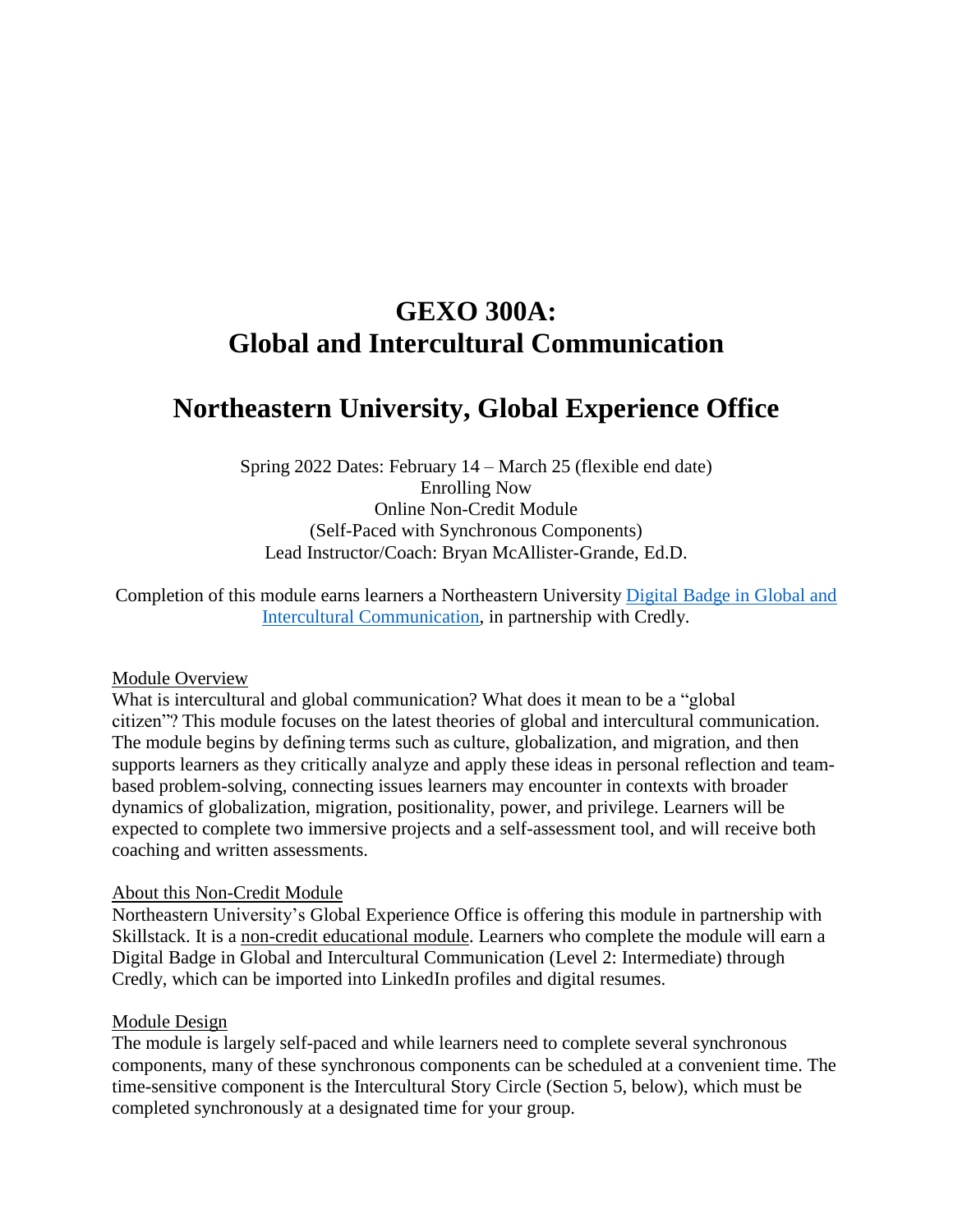## Pre-Requisites/Level

The module is open to all learners at all levels. Although designed at the intermediate level, the module can be customized to include some advanced content.

## Learning Goals

Recipients of the Global and Intercultural Communication Badge will be able to synthesize theories of global citizenship and cultural difference. They will demonstrate the ability to describe their own cultural identity and their relationship to global issues by engaging with the latest intercultural theory. Through an interactive, group project, they will demonstrate tolerance for uncertainty, openness to considering multiple perspectives, cultural humility, and ability to work in diverse teams.

## Module Schedule and Assignments

*Section 1: Assessment of your global and intercultural communication knowledge* Your first task in this module is to take the Global Engagement Survey (GES). Developed by the Community-Based Global Learning Collaborative, the GES is a "multi-institutional assessment tool that employs quantitative and qualitative methods to better understand relationships among program variables and student learning, in respect to global learning goals identified by the Association of American Colleges and Universities (AAC&U, 2014), with adaptations particularly relevant to community-engaged global learning. The GES therefore considers global learning in respect to the three components of global citizenship, cultural humility, and critical reflection" (Community-Based Global Learning Collaborative, n.d.).

Participation in this survey is voluntary. It occurs at the start of the module and again at the end *of the module. The survey is part of a multi-institutional research project. If you do not wish to participate, please contact us through Canvas to arrange a different assessment option.*

# *Section 2: Individual coaching session*

Contact me through the Canvas site to arrange your individual coaching session. This 45-minute virtual session will focus on:

- Articulating your goals for the module

- Understanding your blind spots, biases, and skill areas in global and intercultural communication.

- Reflecting on your self-assessment (section 1)

# *Section 3: Key Concepts and Theories*

In this section, we will explore the key concepts and theories in intercultural and global communication, and therefore set the foundation for the rest of the module. Intercultural and Global Communication has evolved since its early formulations in the 1930s, 40s, and 50s. In this section, we introduce you to some of the latest thinking as well as the evolution of the concepts and ideas.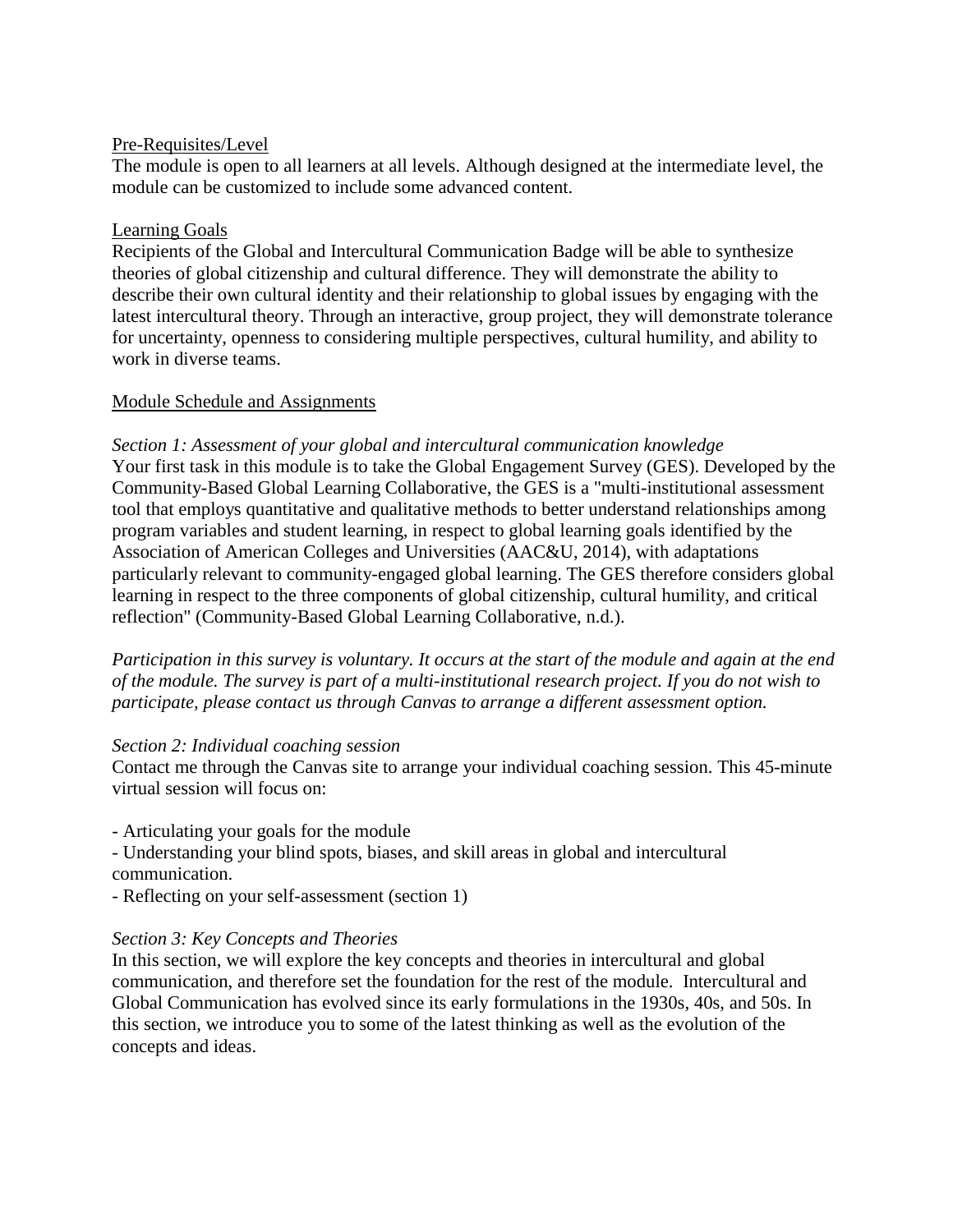You should make your way through these readings and videos at your own pace. Stop to jot down ideas or ask questions in the discussion forum. At the end of the section, you'll take a short quiz to test your knowledge.

- Mini Lecture on the Evolution of Intercultural Communication Part I
- The Iceberg Model of Culture
- Hofstede's Cultural Dimensions
- Mini Lecture on the Evolution of Intercultural Communication Part II
- Mini Lecture on the Evolution of Intercultural Communication Part III
- Discussion Board (optional)
- Kathryn Sorrells (2013). Opening the Conversation: Studying Intercultural Communication. In K. Sorrells, Intercultural Communication and Social Justice (1-24). SAGE
- Sorrells, Intercultural Praxis Model
- Review the Glossary of Concepts
- Required: Take the Section 3 Quiz

## *Section 4: Cultural Humility*

In this section, you'll practice new tools of cultural humility and the "Inquiry" and "Reflection" phases of the Intercultural Praxis Model.

Cultural Humility is a concept that emerged in contrast to cultural competence. Whereas cultural competence can sometimes refer to expertise, cultural humility is focused on listening, understanding, receiving, and giving of yourself. These are powerful concepts and a significant re-framing of intercultural communication. Emerging from social work, nursing, and healthcare, cultural humility focuses on giving care to others while being humble and receptive of difference.

San Francisco State University Associate Professor of Health Education Vivian Chavez, physician and consultant Melanie Tervalon, and UC Davis nursing professor Jann Murray-García describe the three core commitments of cultural humility as:

- Lifelong learning and critical self-reflection
- Recognizing and challenging power imbalances for successful partnerships
- Institutional accountability

This section involves an Activity assignment (see Canvas site for details). Please read the following at your own pace:

Courtney Martin, "The Reductive Seduction of Other People's Problems"

# *Section 5: Intercultural Story Circles*

In this section, you will come together in small groups to take part in a 90-minute Intercultural Story Circle. Developed by the scholar Darla Deardorff and supported by UNESCO, Intercultural Story Circles reflect a human rights-based approach to intercultural and global communication.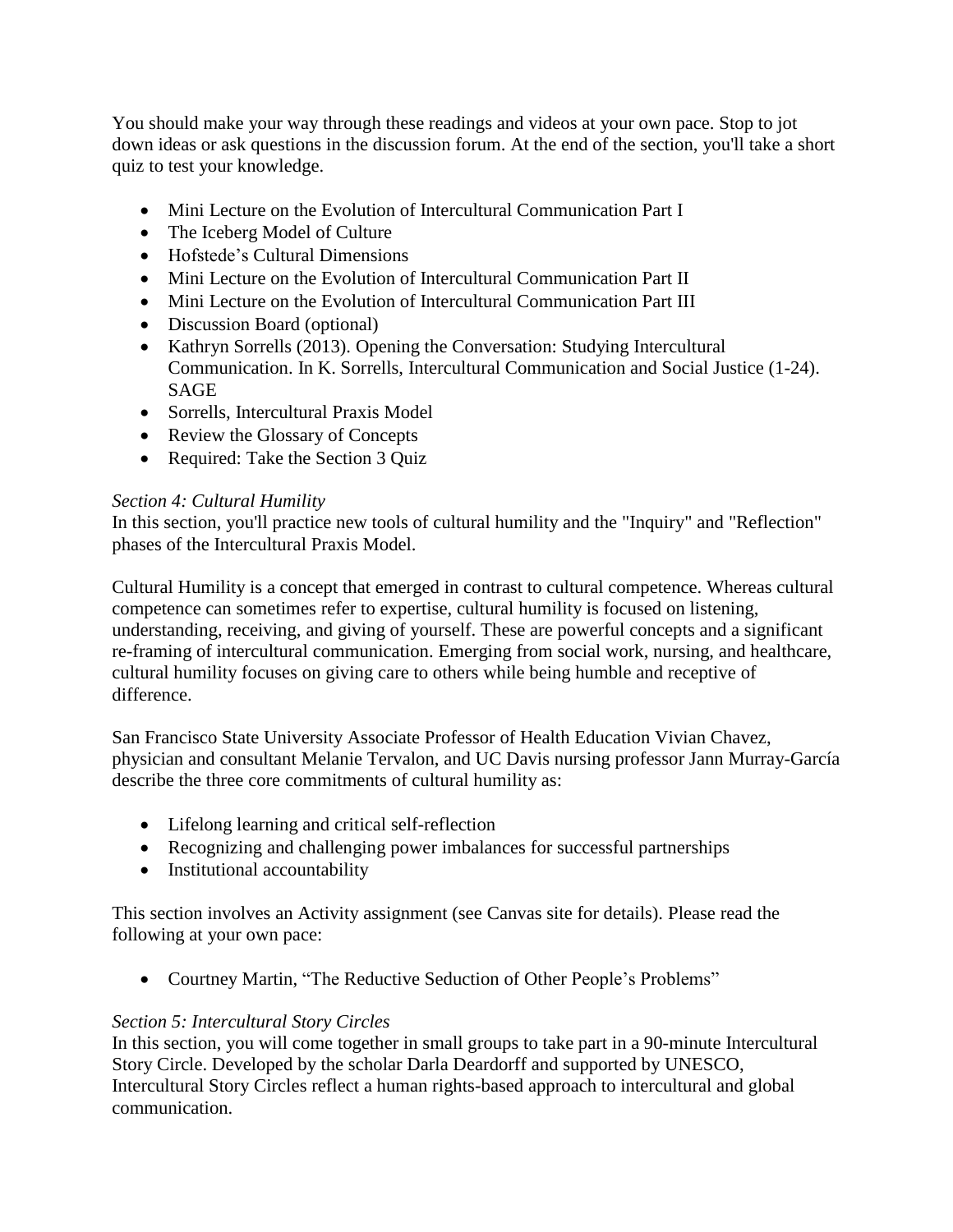"Story Circles (also known as talking circles or peacemaking circles) bring people together into a situation of community where, based on the Story Circle process, everyone is respected and is considered equal and where participants are able to share more about themselves or a circumstance by telling their own stories based on their life experience. This sharing of personal experience not only validates the perspective of each individual but also generates new understandings and insights" (Deardorff, 2020, p. 15).

In the Story Circle, we will focus on getting acquainted with your group members and practicing the art of "listening for understanding," as opposed to listening for response or judgment.

*Note that participation in the Story Circle experience is voluntary. If you do not wish to participate, please contact us through Canvas to arrange an alternative experience or training.*

### Final Project

In this experiential project, you will work with a team (or individually) to investigate, understand, and address a manifestation of a global problem or issue that is relevant to your host location. You will research the roots of the issue and its relationship to globalization or global citizenship, identify stakeholders, and propose an action that addresses different constituencies and perspectives.

#### Final Assessment

You will take the Global Engagement Survey Post-Assessment.

Participation in this survey is voluntary. It occurs at the start of the module and again at the end *of the module. The survey is part of a multi-institutional research project. If you do not wish to participate, please contact us through Canvas to arrange a different assessment option.*

#### Grading and Assessment

Although this module is not graded, you must complete the following activities to receive the Digital Badge. Your total score must not be lower than 80 points.

| <b>Assignment</b>                              | Points (Total 100 pts) |
|------------------------------------------------|------------------------|
| Self-Assessment                                | 10                     |
| Self-Reflection                                | 10                     |
| Section 3 Quiz                                 | 10                     |
| <b>Cultural Humility Activity</b>              | 10                     |
| Intercultural Story Circle or similar activity | 25                     |
| <b>Final Project</b>                           | 25                     |
| Final Assessment                               | 10                     |

Module Policies (Code of Conduct)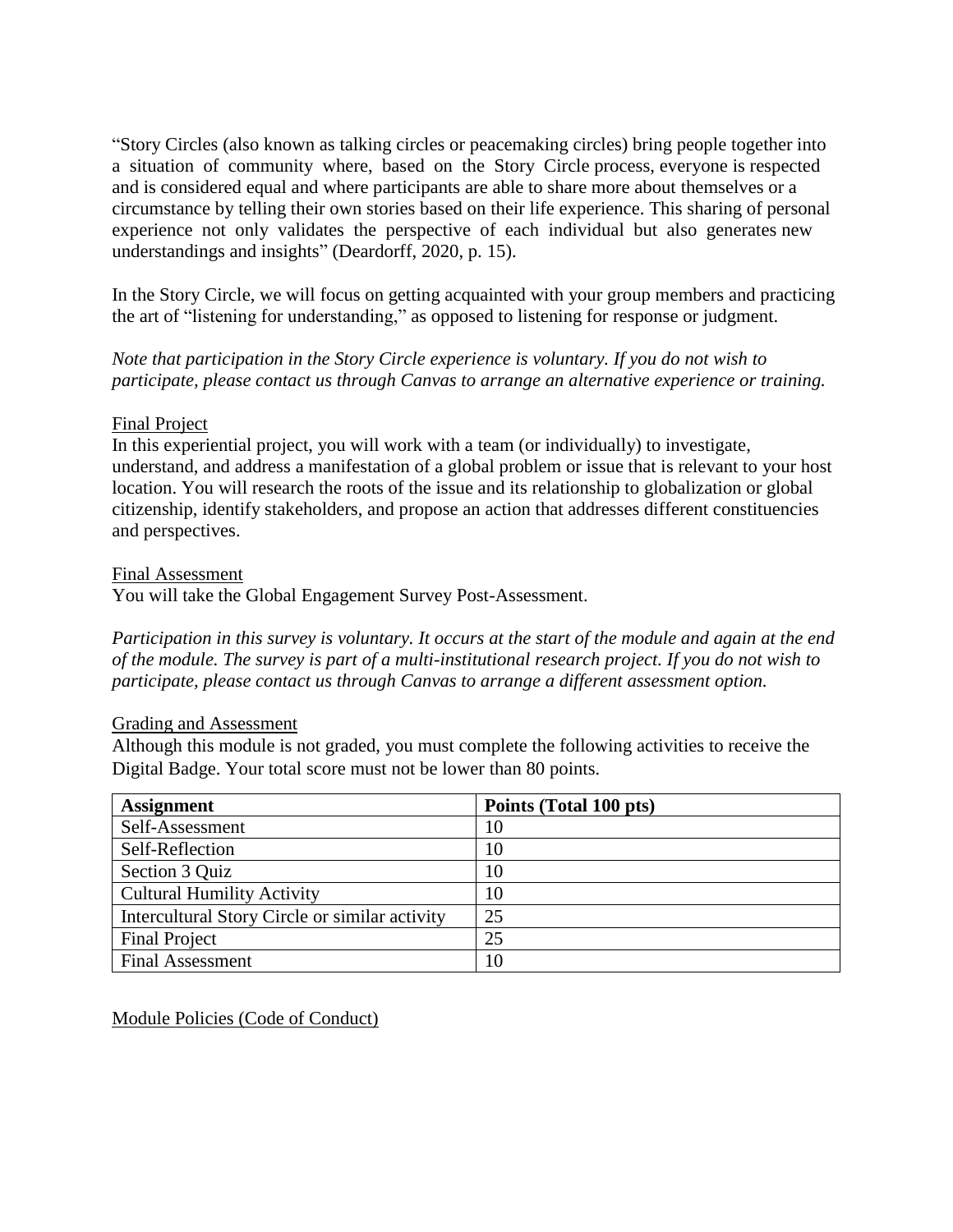BE RESPECTFUL. Every member of this module is responsible creating an environment that fosters significant learning. This includes giving full attention to speakers, presenters, and teammates; being open to learning through diverse perspectives; and showing courtesy and respect for one another and for your host community.

BE ON TIME. Coming to the module prepared and on time (for synchronous work), and submitting assignments when they are due, helps everyone to stay on track.

BE HONEST. Academic integrity matters. When you paraphrase or quote from the work of others, you must cite your sources. Do not copy and paste from the Internet.

You are responsible for Northeastern's Academic Integrity Policy: http://www.northeastern.edu/osccr/academic-integrity-policy/

# Disability Accommodations

Learners with documented disabilities will receive reasonable accommodation in this module, in accordance with Northeastern University policy

(https://www.northeastern.edu/policies/pdfs/Policy\_on\_Reasonable\_Accommodation.pdf). If you have a disability, please contact and register with Northeastern's Disability Resource Center. Go to http://www.northeastern.edu/drc/, or call 373-4428; the DRC will help you provide documentation to your instructor, who will work with you to arrange relevant accommodations.

ITS Information – help@northeastermn.edu, 617-373-4357

Inclusion and Diversity: I am committed to providing a climate of inclusiveness in this course. We will work together to value all individuals regardless of race, ethnicity, religion, gender, or sexual orientation. If you have concerns in this area, please reach out to me to discuss confidentially (with exception for mandatory reporting of NU Academic Integrity Policy violations and Title IX sex and gender discrimination).

The Title IX of the Education Amendments of 1972 protects individuals from sex or genderbased discrimination, including discrimination based on gender-identity, in educational programs and activities that receive federal financial assistance. Northeastern's Title IX Policy prohibits Prohibited Offenses, which are defined as sexual harassment, sexual assault, relationship or domestic violence, and stalking. The Title IX Policy applies to the entire community, including male, female, transgender students, and faculty and staff.

If you or someone you know has been harassed or assaulted, confidential support and guidance can be found through University Health and Counseling Services staff